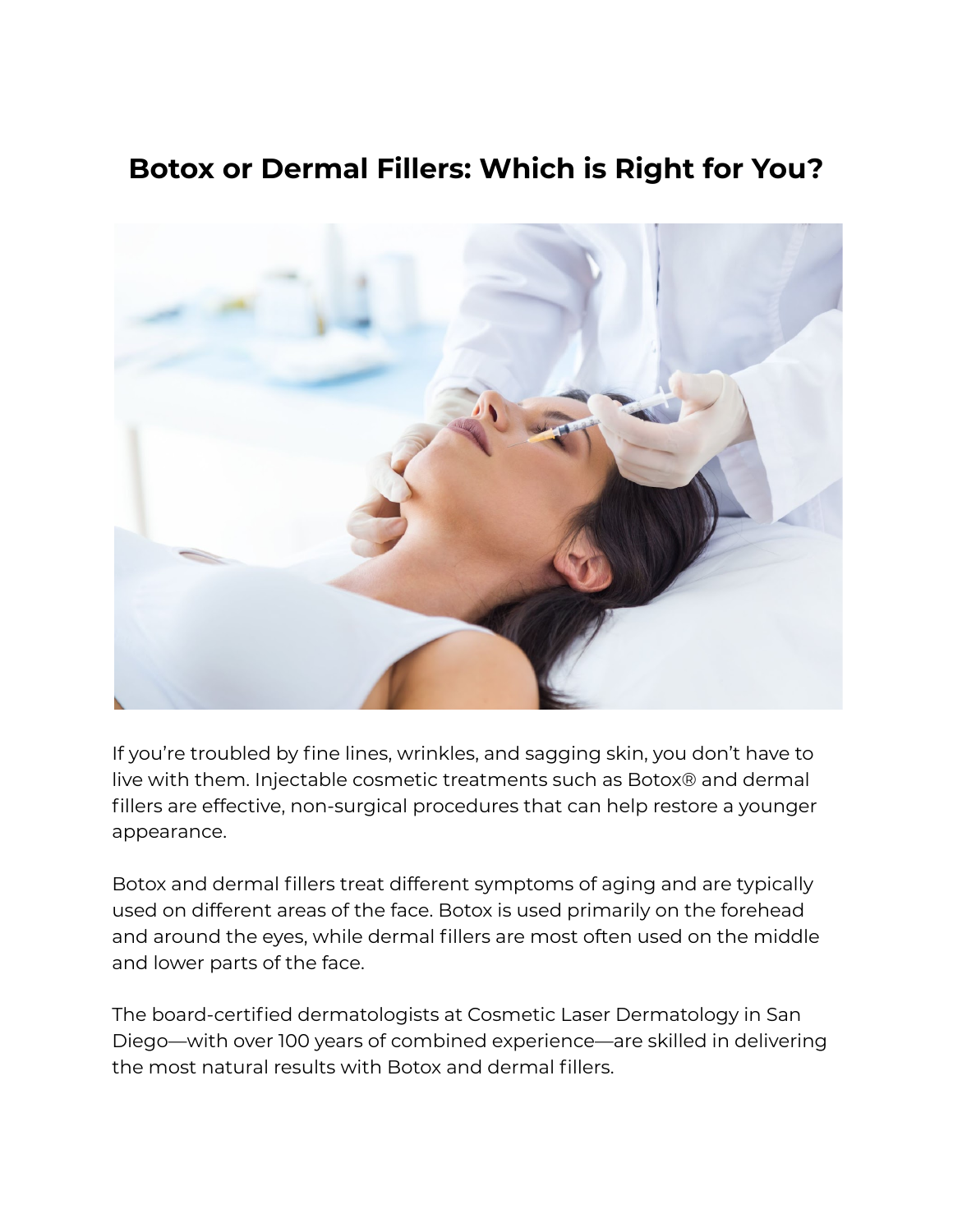## **How Does Botox Reduce Wrinkles?**

Botox was the first injectable used to treat wrinkles and is probably the term you've heard most often. Similar products—Dysport®, Juveau®, Xeomin®, and DAXI®—are also available.

Botox is used to treat dynamic wrinkles or expression lines, caused by repeated muscle movements such as smiling, frowning, or squinting. Dynamic wrinkles occur primarily on the forehead and around the eyes.

Botox Cosmetic works by blocking nerve signals in the injected muscle. The interruption of nerve signals temporarily paralyzes the muscle—softening, reducing, or even eliminating wrinkles in the treated area.

Results last between 3-6 months. Lines and wrinkles will reappear as muscle movement gradually returns, and follow-up treatments will be needed. With regular Botox treatments, some patients find that their lines and wrinkles become less noticeable over time—even between treatments.

## **How Do Dermal Fillers Diminish the Signs of Aging?**

Dermal fillers are effective for signs of aging caused by static wrinkles, which occur as we age due to the loss of subcutaneous fat beneath the skin. Fillers instantly plump and lift the skin, smoothing lines for a rejuvenated look.

Dermal fillers are often used to treat the sagging that occurs in the lower half of the face as collagen, elastin, and subcutaneous fat decreases. This sagging also leads to the collection of fat in the lower half of the face, which reduces chin and jawline definition.

This study of [injectables](https://pubmed.ncbi.nlm.nih.gov/26441104/) in the lower face discusses the use of dermal fillers to "enable facial sculpting through treatment of volume depletion and modeling of facial contours."

Fillers can last from 6-18 months, depending on the area of application.